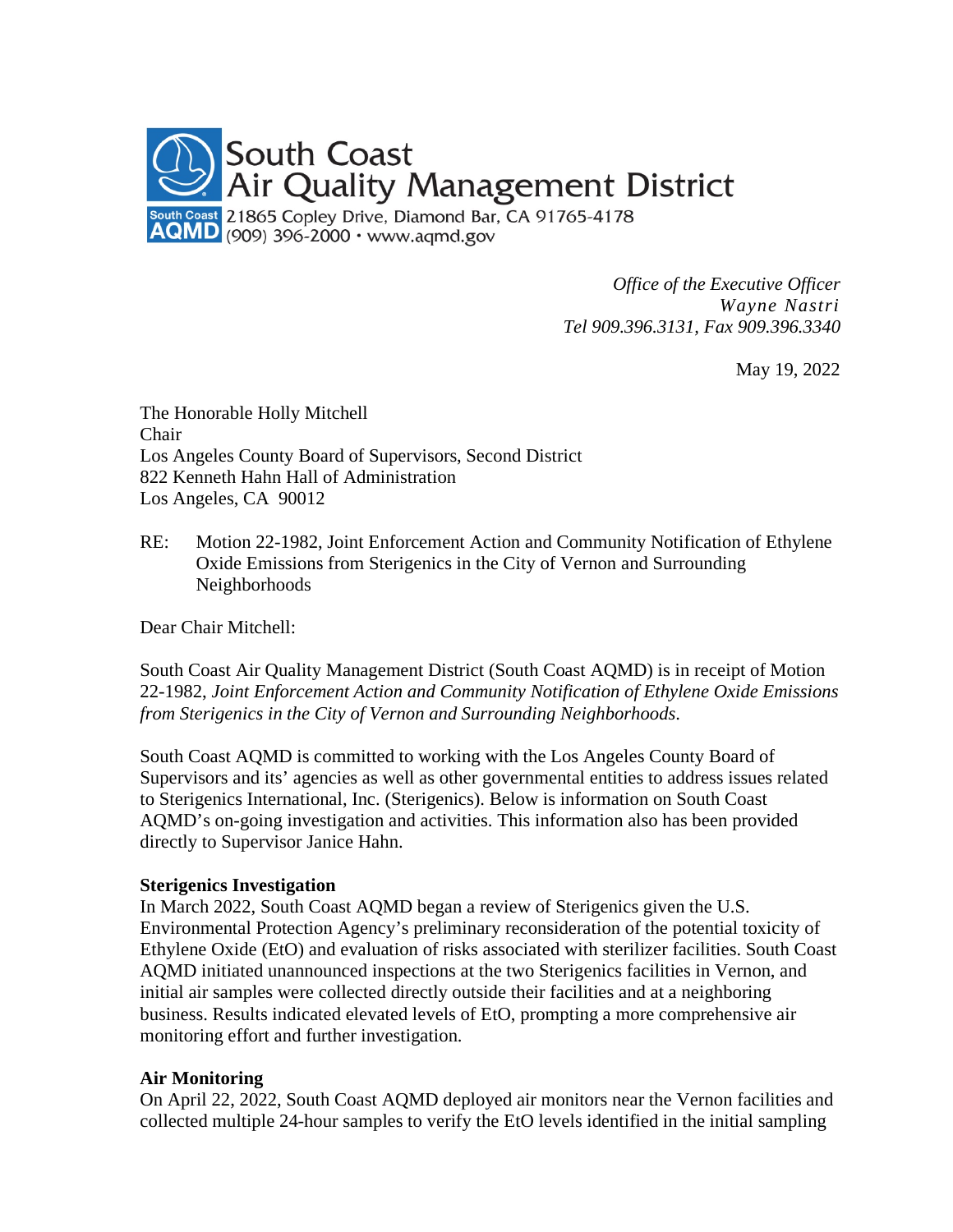effort. The monitoring data collected to date has confirmed the initial elevated readings of EtO surrounding the Sterigenics facilities pose an elevated cancer risk for nearby off-site workers. Initial monitoring data at the nearest residents, which are approximately 500 feet from Sterigenics are at or near background levels.

### **Enforcement Action**

On May 5, 2022, South Coast AQMD inspectors issued a Notice of Violation to the Sterigenics 50th Street facility for failure to operate the air pollution control system in accordance with the facility's permit; for failure to maintain the air pollution control system in good operating condition; and for failure to equip control equipment with a pressure gauge and a pH meter, both of which were required in the permit. Inspectors also issued a Notice to Comply requiring the facility to conduct a source test for the air pollution control system. This is an ongoing investigation, and South Coast AQMD continues to take air samples and to evaluate all equipment to ensure that the facilities are following permit conditions and using proper emissions control equipment.

# **Public Complaints**

Over the past five years, South Coast AQMD has not received any public complaints alleging air quality issues at either of the Sterigenics facilities in Vernon. If any air quality complaints for these facilities are received, South Coast AQMD inspectors will respond promptly.

# **Proposition 65 Notice and Community Notification**

On May 6, 2022, South Coast AQMD issued a Proposition 65 Notification to the Los Angeles County Board of Supervisors, the Los Angeles County Health Officer, and the City of Vernon Director of Health of the discharge of EtO from Sterigenics that was likely to impact public health or safety. South Coast AQMD has also notified the California Division of Occupational Safety and Health of the potential EtO exposure to employees at these facilities.

Additionally, South Coast AQMD has reached out to federal, state, and local elected officials – including the City of Maywood – and other government agencies to provide information regarding Sterigenics. A Press Release was issued in [English](http://www.aqmd.gov/docs/default-source/news-archive/2022/sterigenics-may6-2022.pdf?sfvrsn=9) and [Spanish](http://www.aqmd.gov/docs/default-source/news-archive/2022/spanish/sterigenics-sp-may6-2022.pdf?sfvrsn=15) on May 6. Also, the South Coast AQMD has a dedicated [webpage](http://www.aqmd.gov/sterigenics) that has background information, enforcement information, and monitoring data with a link to [sign](http://www.aqmd.gov/sign-up) up for updates related to South Coast AQMD's ongoing investigation of Sterigenics.

A public meeting is not currently planned as the air monitoring data continues to show EtO levels in the residential portion of the community to be within background levels. If there is a change in the air monitoring data that indicates a potential impact on the neighboring residential areas, South Coast AQMD will immediately organize a community meeting.

# **AB 2588 Air Toxics Hot Spots Program**

The AB 2588 Air Toxics Hot Spots Program requires that facilities associated with health risks to residents or off-site workers above certain thresholds take action to reduce those